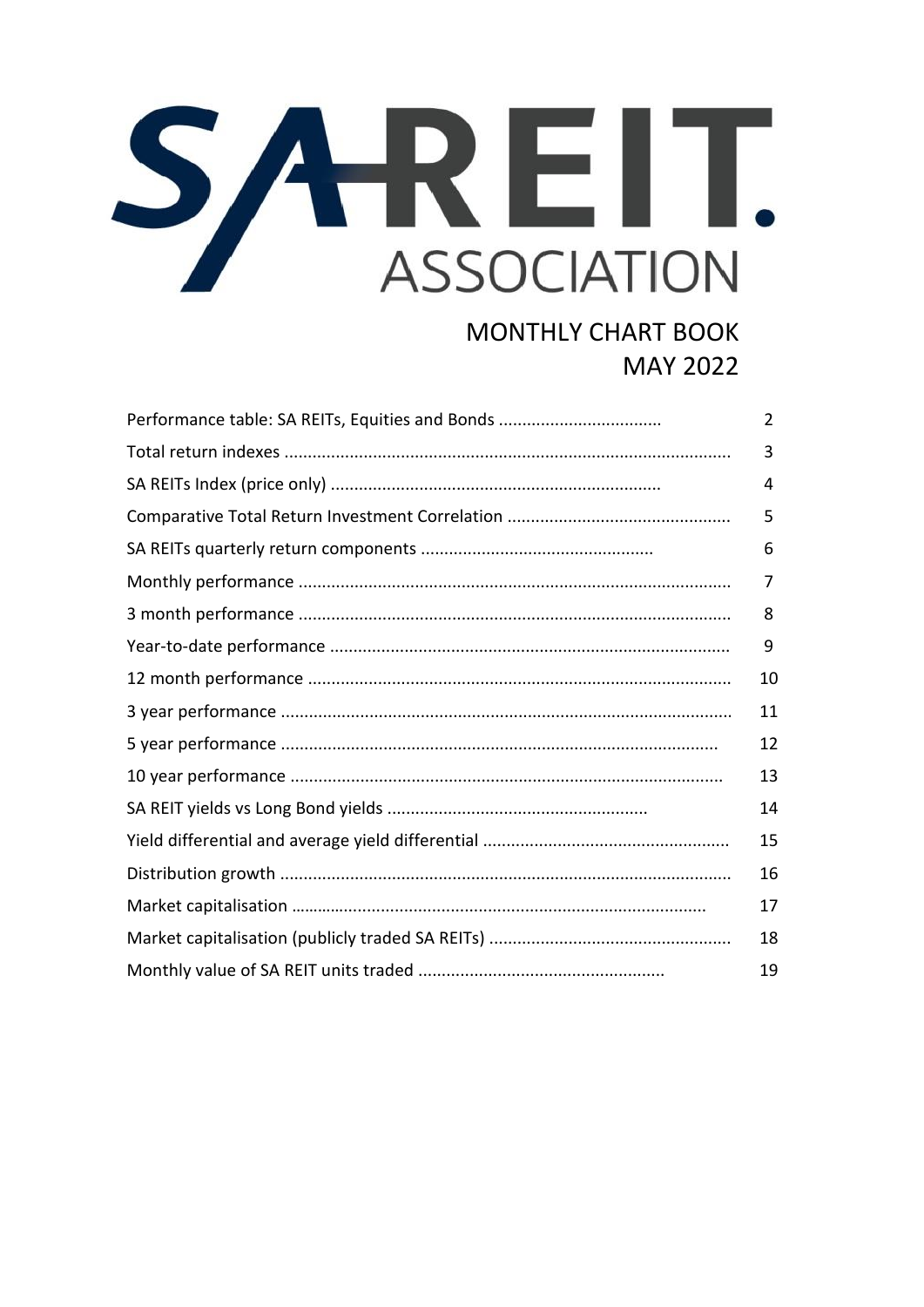## **PERFORMANCE**

| Period         | SA REITs <sup>1</sup> | All Share <sup>2</sup> | All Bond <sup>2</sup> |
|----------------|-----------------------|------------------------|-----------------------|
| 2012           |                       |                        |                       |
| Q1             | 8.1%                  | 6.0%                   | 2.4%                  |
| Q2             | 10.1%                 | 1.0%                   | 5.2%                  |
| Q3             | 11.3%                 | 7.3%                   | 5.0%                  |
| Q4             | 2.9%                  | 10.3%                  | 2.6%                  |
| Year           | 36.3%                 | 26.7%                  | 16.0%                 |
| 2013           |                       |                        |                       |
| Q1             | 8.5%                  | 2.5%                   | 0.9%                  |
| Q2             | $-0.2%$               | $-0.2%$                | $-2.3%$               |
| Q3<br>Q4       | $-2.1%$<br>1.0%       | 12.5%<br>5.5%          | 1.9%<br>0.1%          |
| Year           | 7.2%                  | 21.4%                  | 0.6%                  |
| 2014           |                       |                        |                       |
| Q1             | 1.1%                  | 4.3%                   | 0.9%                  |
| Q <sub>2</sub> | 5.1%                  | 7.2%                   | 2.5%                  |
| Q3             | 6.3%                  | $-2.1%$                | 2.2%                  |
| Q4             | 12.6%                 | 1.4%                   | 4.2%                  |
| Year           | 27.2%                 | 10.9%                  | 10.1%                 |
| 2015           |                       |                        |                       |
| Q1             | 14.6%                 | 5.8%                   | 3.0%                  |
| Q <sub>2</sub> | $-6.7%$               | $-0.2%$                | $-1.4%$               |
| Q3             | 4.6%                  | $-2.1%$                | 1.1%                  |
| Q4<br>Year     | $-5.9%$<br>5.2%       | 1.7%<br>5.1%           | $-6.4%$<br>$-3.9%$    |
| 2016           |                       |                        |                       |
| Q1             | 10.2%                 | 3.9%                   | 6.6%                  |
| Q <sub>2</sub> | 1.5%                  | 0.4%                   | 4.4%                  |
| Q3             | 0.4%                  | 0.5%                   | 3.4%                  |
| Q4             | 2.1%                  | $-2.1%$                | 0.3%                  |
| Year           | 14.7%                 | 2.6%                   | 15.4%                 |
| 2017           |                       |                        |                       |
| Q1             | 3.8%                  | 3.8%                   | 2.5%                  |
| Q <sub>2</sub> | $-1.3%$               | $-0.4%$                | 1.5%                  |
| Q3             | 3.8%                  | 8.9%                   | 3.7%                  |
| Q4             | 6.7%                  | 7.4%                   | 2.2%                  |
| Year<br>2018   | 13.4%                 | 21.0%                  | 10.2%                 |
| Q1             | $-14.3%$              | $-6.0%$                | 8.1%                  |
| Q <sub>2</sub> | $-3.0%$               | 4.5%                   | $-3.8%$               |
| Q3             | $-1.9%$               | $-2.2%$                | 0.8%                  |
| Q4             | $-2.8%$               | $-4.9%$                | 2.8%                  |
| Year           | $-20.7%$              | $-8.5%$                | 7.7%                  |
| 2019           |                       |                        |                       |
| Q1             | $-0.2%$               | 8.0%                   | 3.8%                  |
| Q <sub>2</sub> | 3.1%                  | 3.9%                   | 3.7%                  |
| Q3             | $-6.2%$<br>0.9%       | $-4.6%$                | 0.8%<br>1.7%          |
| Q4<br>Year     | $-2.6%$               | 4.6%<br>12.0%          | 10.3%                 |
| 2020           |                       |                        |                       |
| Q1             | $-49.6%$              | $-21.4%$               | $-8.7%$               |
| Q2             | 17.9%                 | 23.2%                  | 9.9%                  |
| Q3             | $-12.2%$              | 0.7%                   | 1.5%                  |
| Q4             | 19.5%                 | 9.8%                   | 6.7%                  |
| Year           | $-37.8%$              | 7.0%                   | 8.7%                  |
| 2021           |                       |                        |                       |
| Q1             | 7.4%                  | 13.1%                  | $-1.7%$               |
| Q2             | 13.9%                 | 0.0%                   | 6.9%                  |
| Q3             | 5.0%                  | $-0.8%$                | 0.4%                  |
| Q4<br>Year     | 10.1%<br>41.5%        | 15.1%<br>29.2%         | 2.9%<br>8.4%          |
| 2022           |                       |                        |                       |
| January        | $-2.8%$               | 0.9%                   | 0.8%                  |
| February       | $-2.4%$               | 2.9%                   | 0.5%                  |
| March          | 5.4%                  | 0.0%                   | 0.5%                  |
| April          | $-1.6%$               | $-3.7%$                | $-1.7%$               |
| May            | $-0.6%$               | $-0.4%$                | 1.0%                  |
| Year-to-date   | $-2.2%$               | $-0.3%$                | 1.2%                  |

*1) Source = Counterpoint Asset Management (index excludes property developers and non-SA REITs)*

*2) Source = IRESS*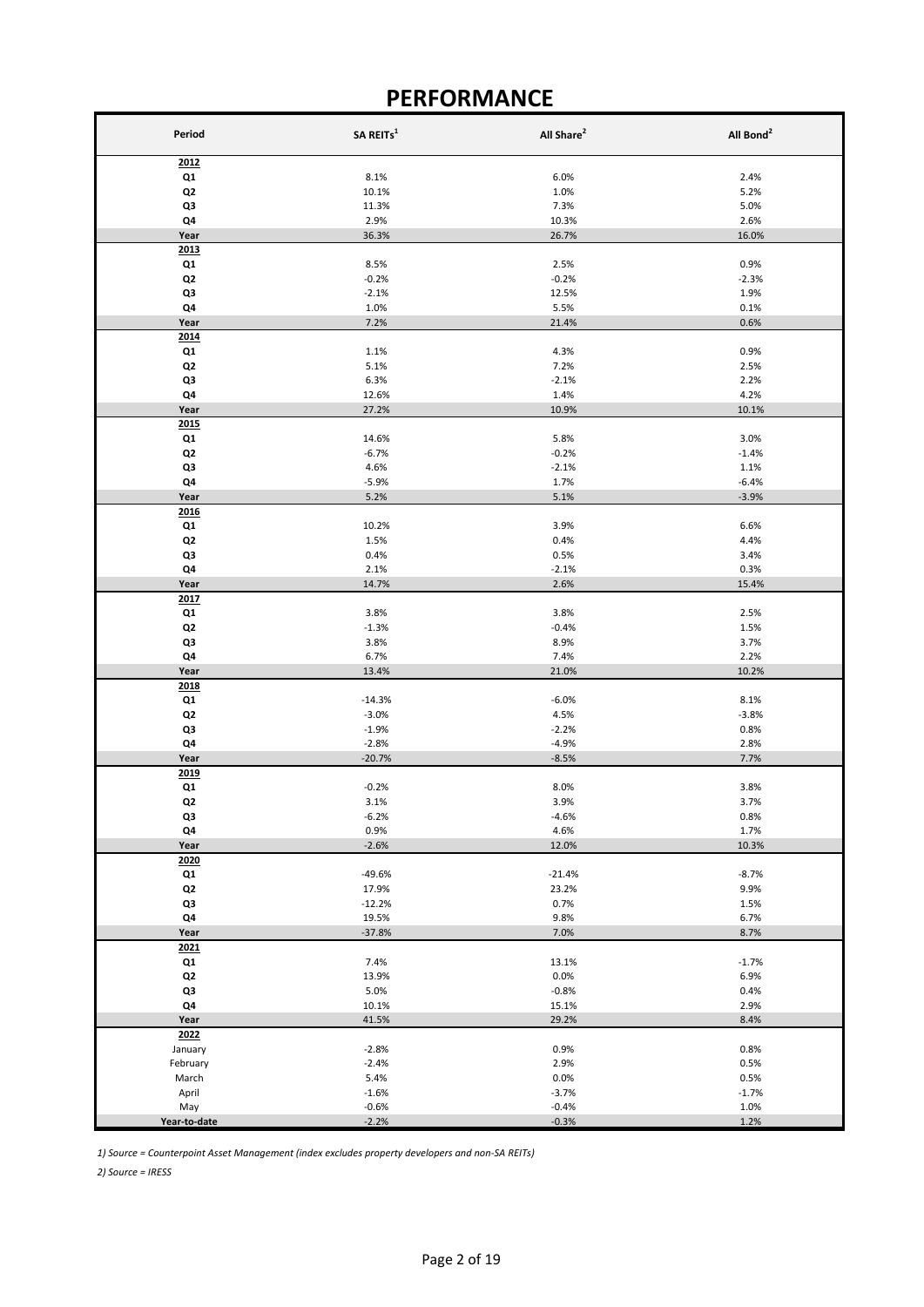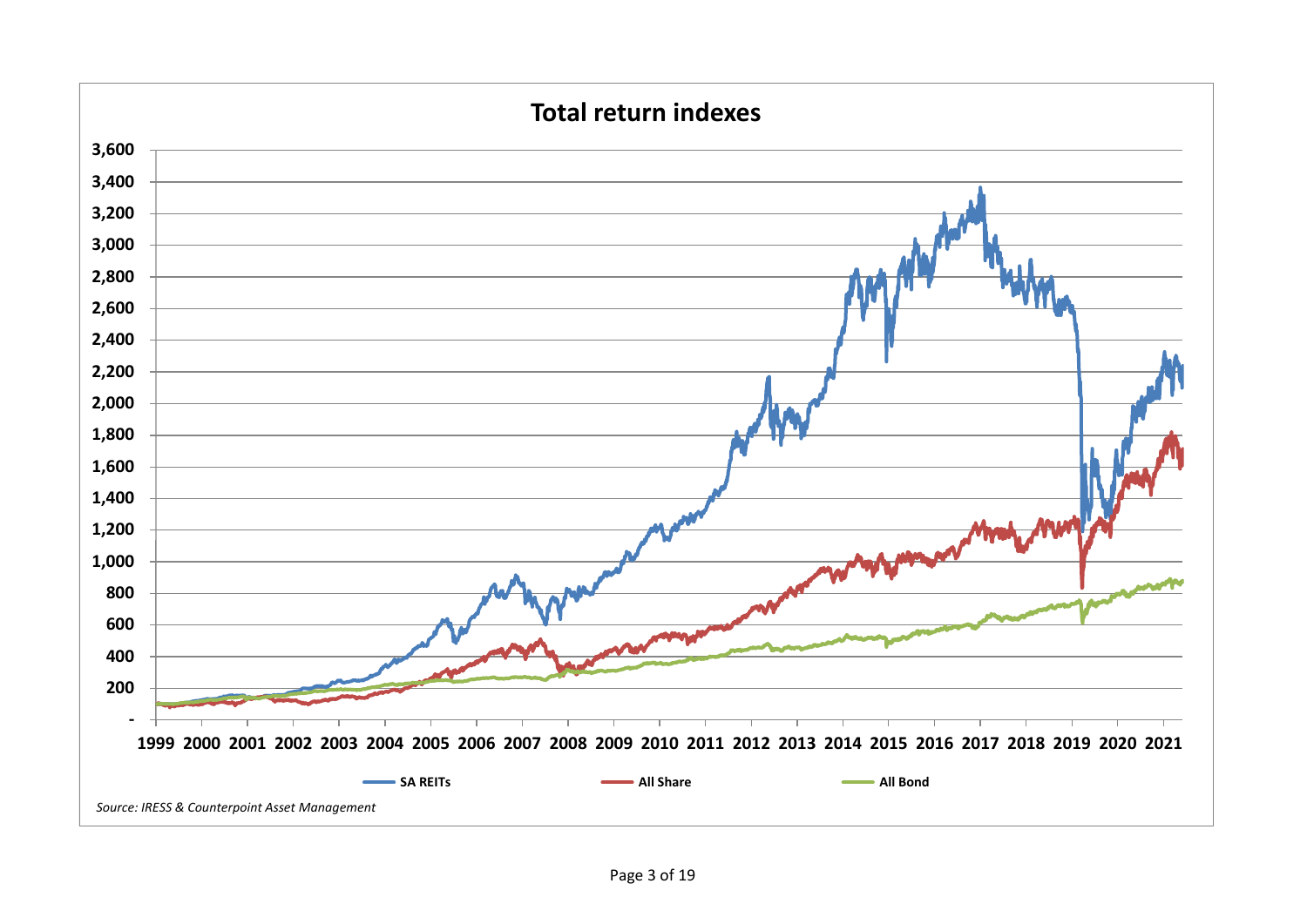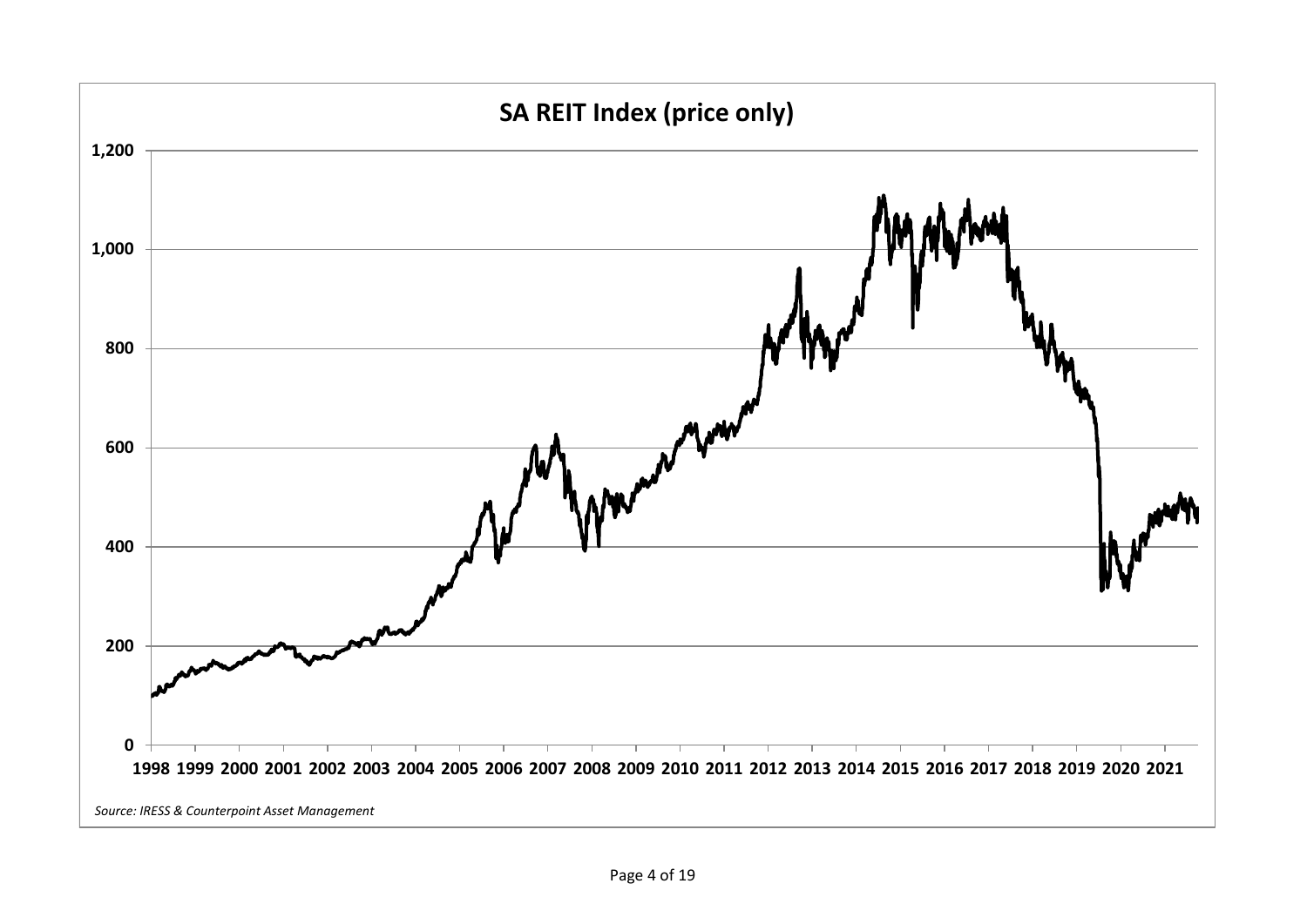## **Comparative Total Return Investment Correlation**

|                       | <b>SA REITS</b>                                   | FTSE/JSE: All Share | <b>All Bond</b> | FTSE/JSE: Financials | FTSE/JSE: Industrials | FTSE/JSE: Top 40 | FTSE/JSE: Small Cap |  |  |
|-----------------------|---------------------------------------------------|---------------------|-----------------|----------------------|-----------------------|------------------|---------------------|--|--|
|                       | Data period for upper right : May 2012 - May 2022 |                     |                 |                      |                       |                  |                     |  |  |
| <b>SA REITS</b>       | 1.00                                              | 0.49                | 0.52            | 0.72                 | 0.61                  | 0.42             | 0.74                |  |  |
| FTSE/JSE: All Share   | 0.64                                              | 1.00                | 0.23            | 0.65                 | 0.67                  | 0.94             | 0.66                |  |  |
| All Bond              | 0.47                                              | 0.33                | 1.00            | 0.53                 | 0.50                  | 0.24             | 0.38                |  |  |
| FTSE/JSE: Financials  | 0.77                                              | 0.65                | 0.62            | $1.00\,$             | 0.79                  | 0.69             | 0.80                |  |  |
| FTSE/JSE: Industrials | 0.67                                              | 0.70                | 0.56            | 0.79                 | 1.00                  | 0.70             | 0.74                |  |  |
| FTSE/JSE: Top 40      | 0.59                                              | 0.93                | 0.40            | 0.70                 | 0.74                  | 1.00             | 0.63                |  |  |
| FTSE/JSE: Small Cap   | 0.82                                              | 0.70                | 0.41            | 0.82                 | 0.78                  | 0.68             | 1.00                |  |  |
|                       | Data period for lower left : May 2017 - May 2022  |                     |                 |                      |                       |                  |                     |  |  |

*Source: Counterpoint Asset Management*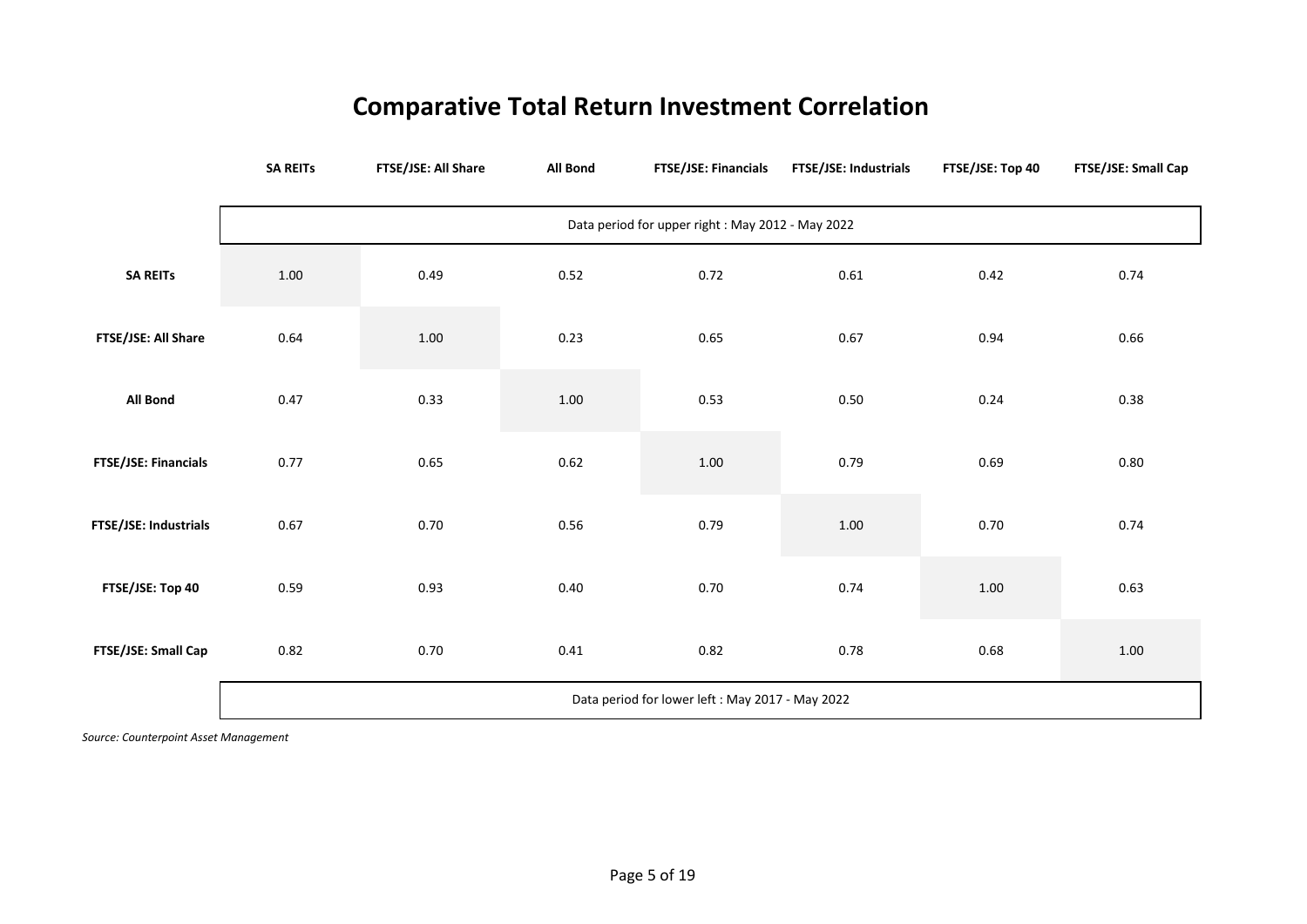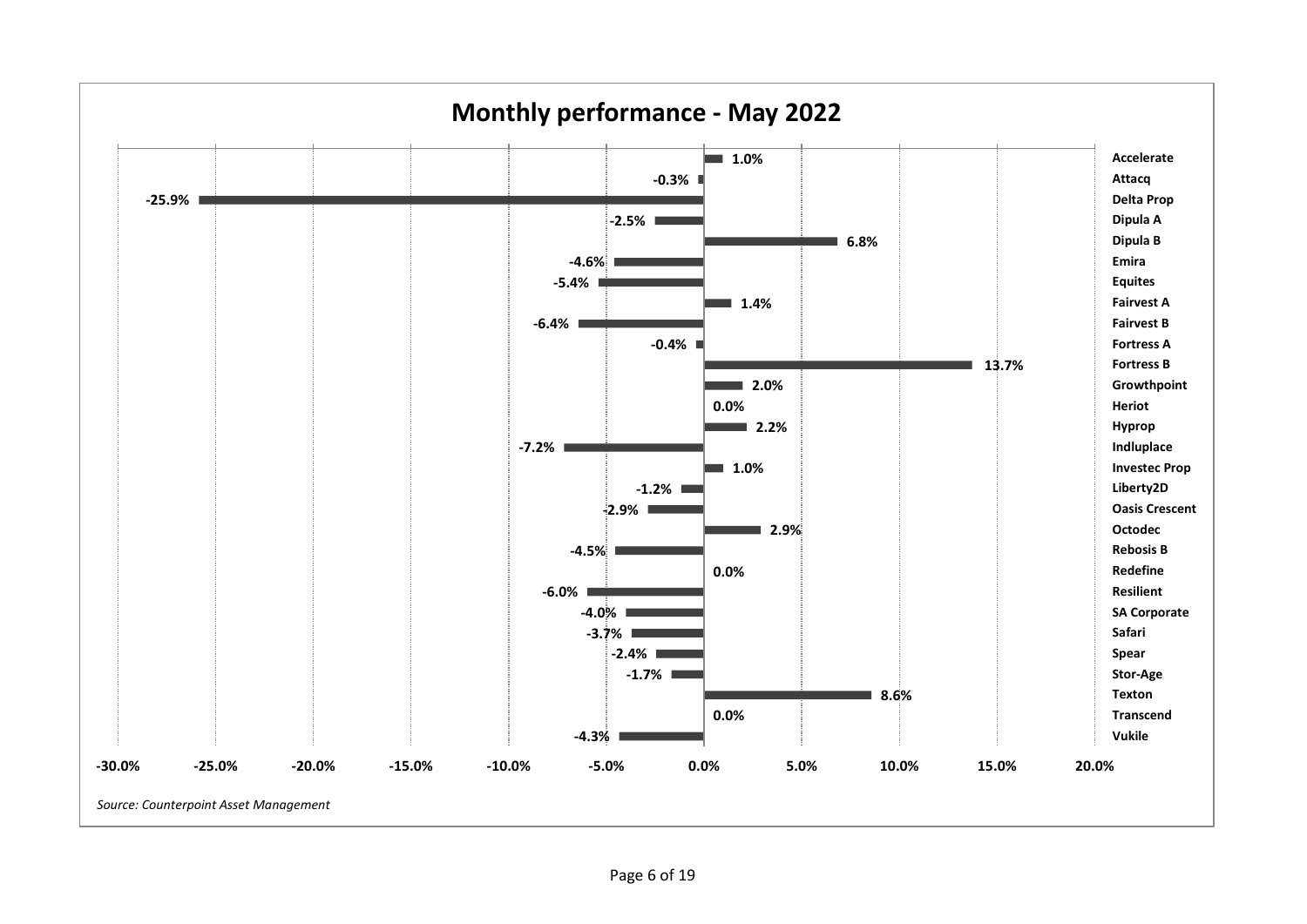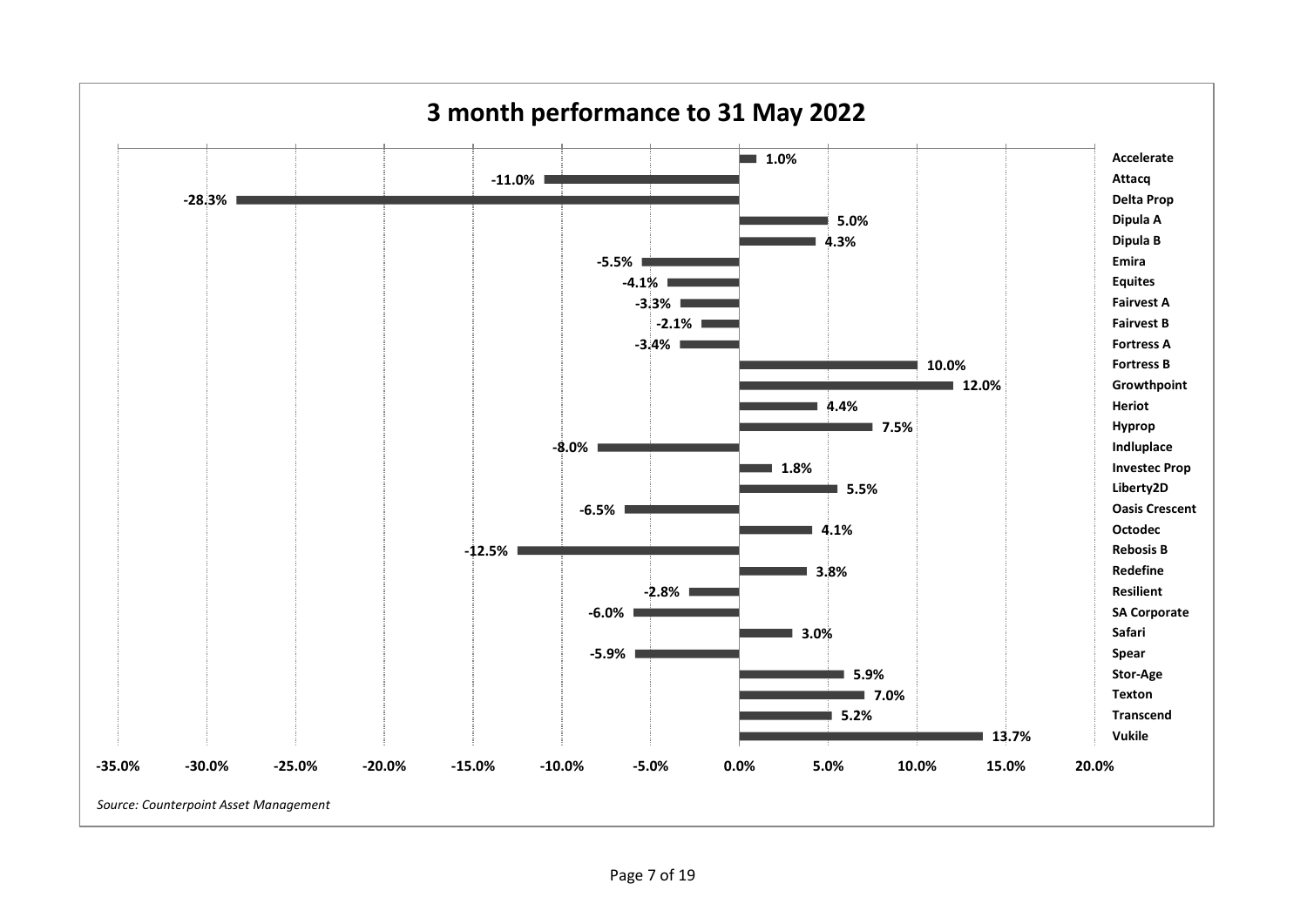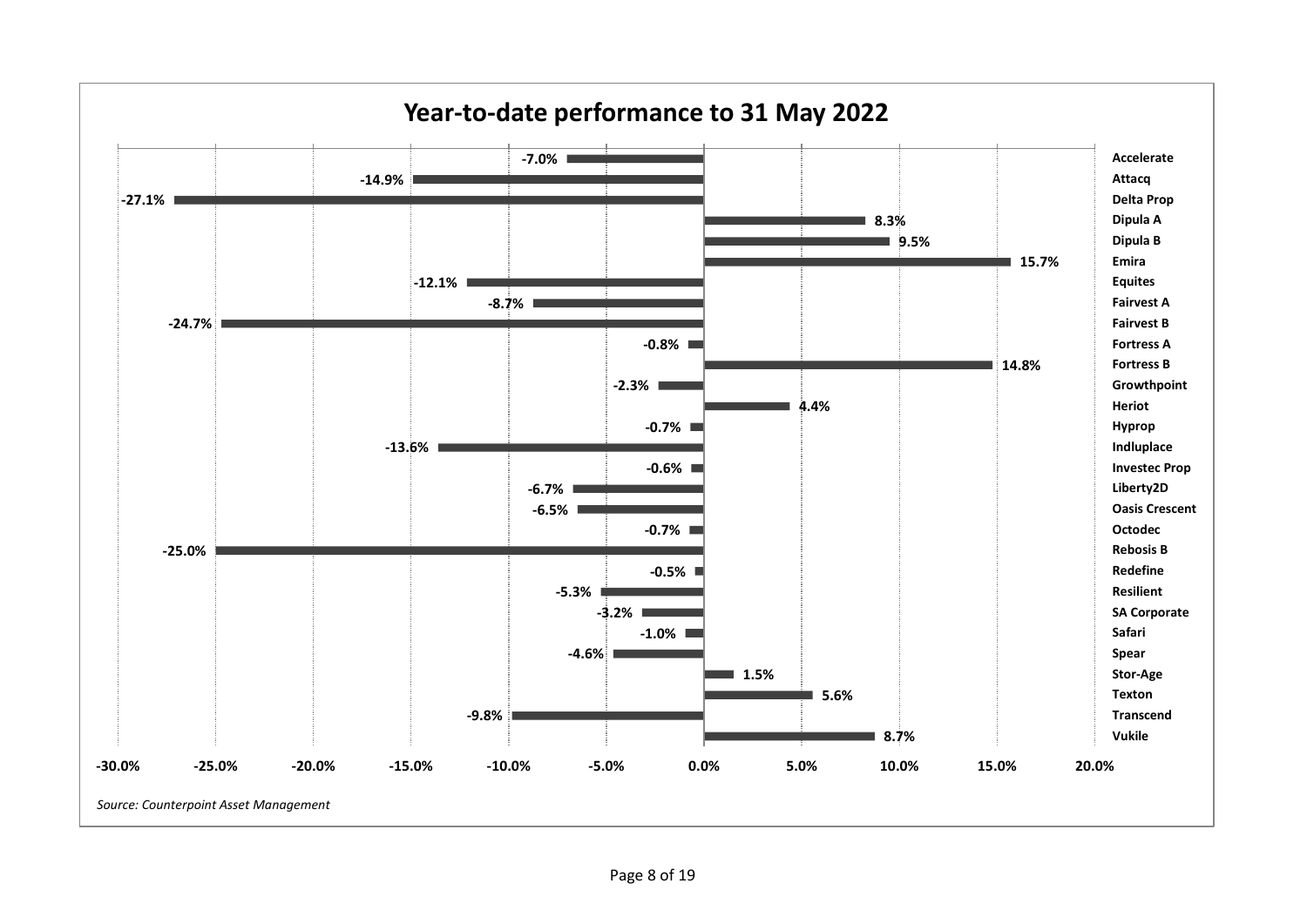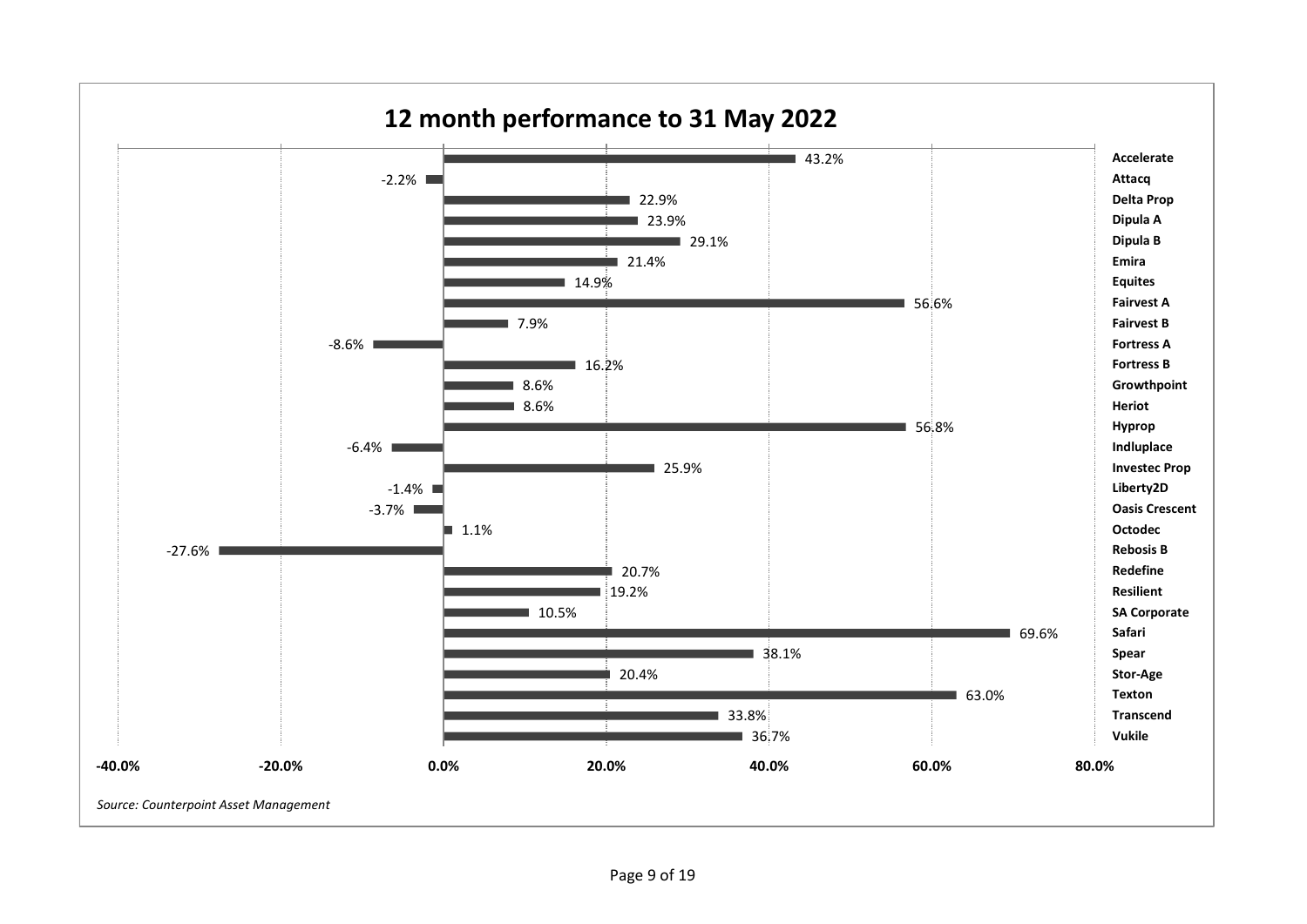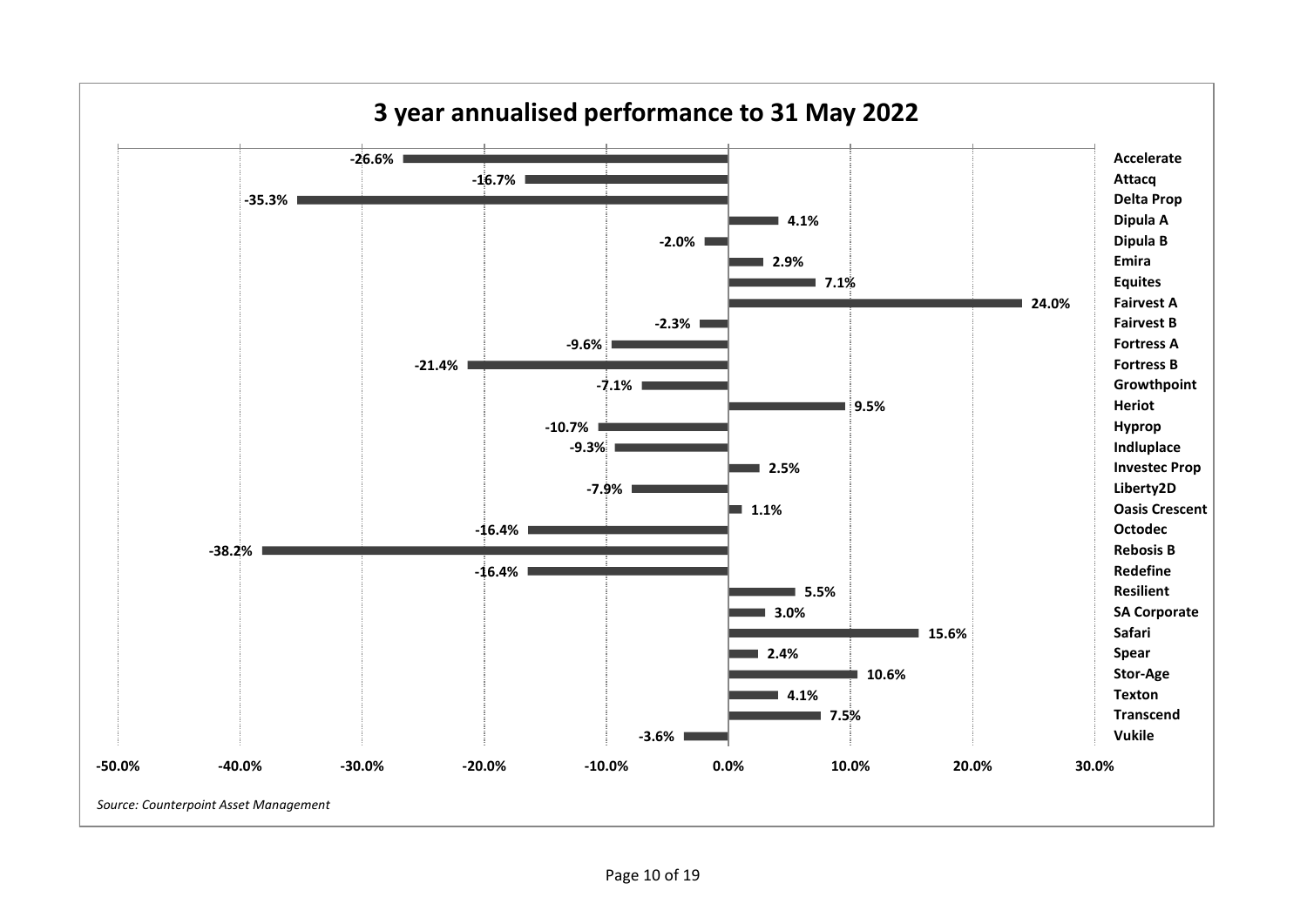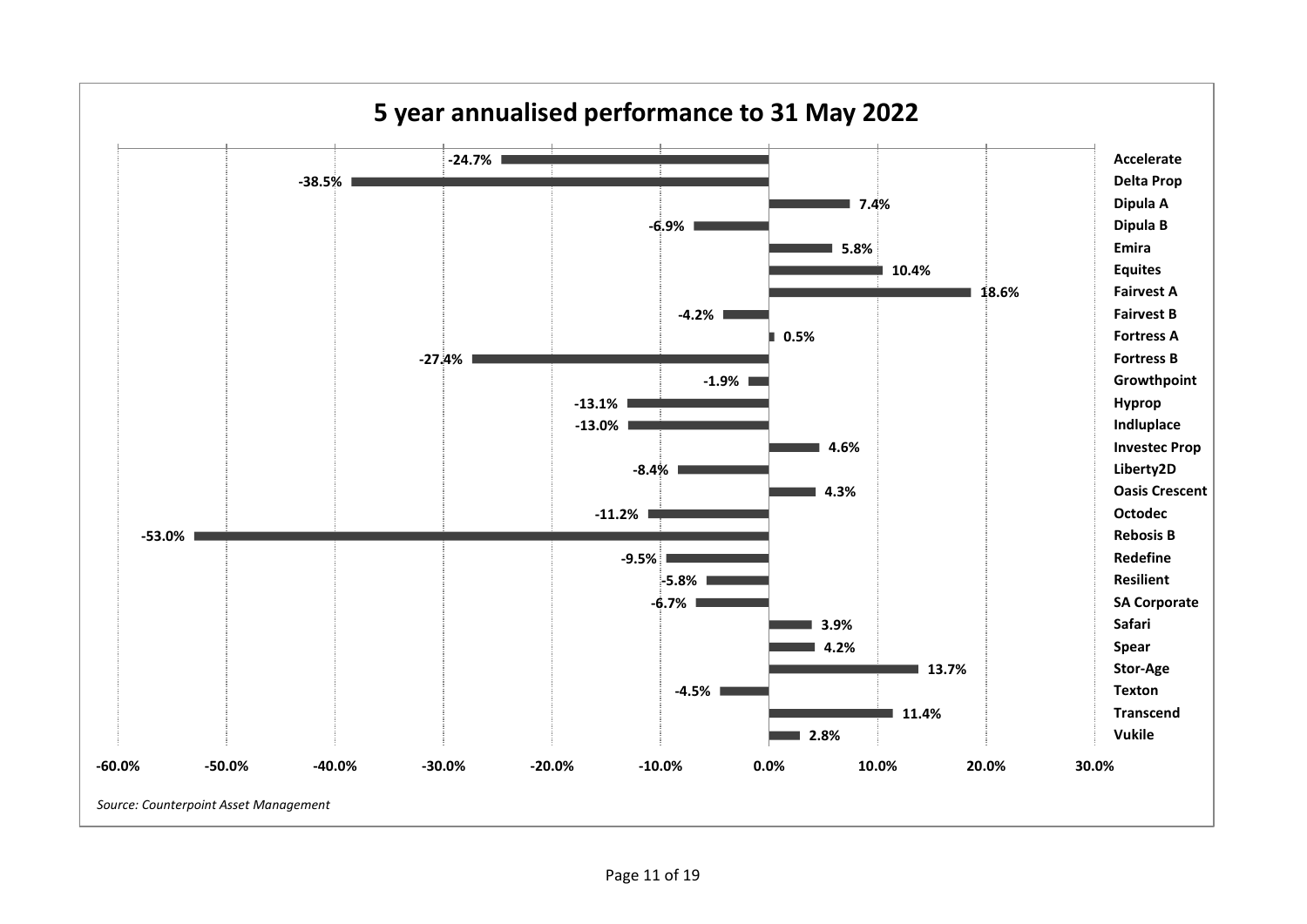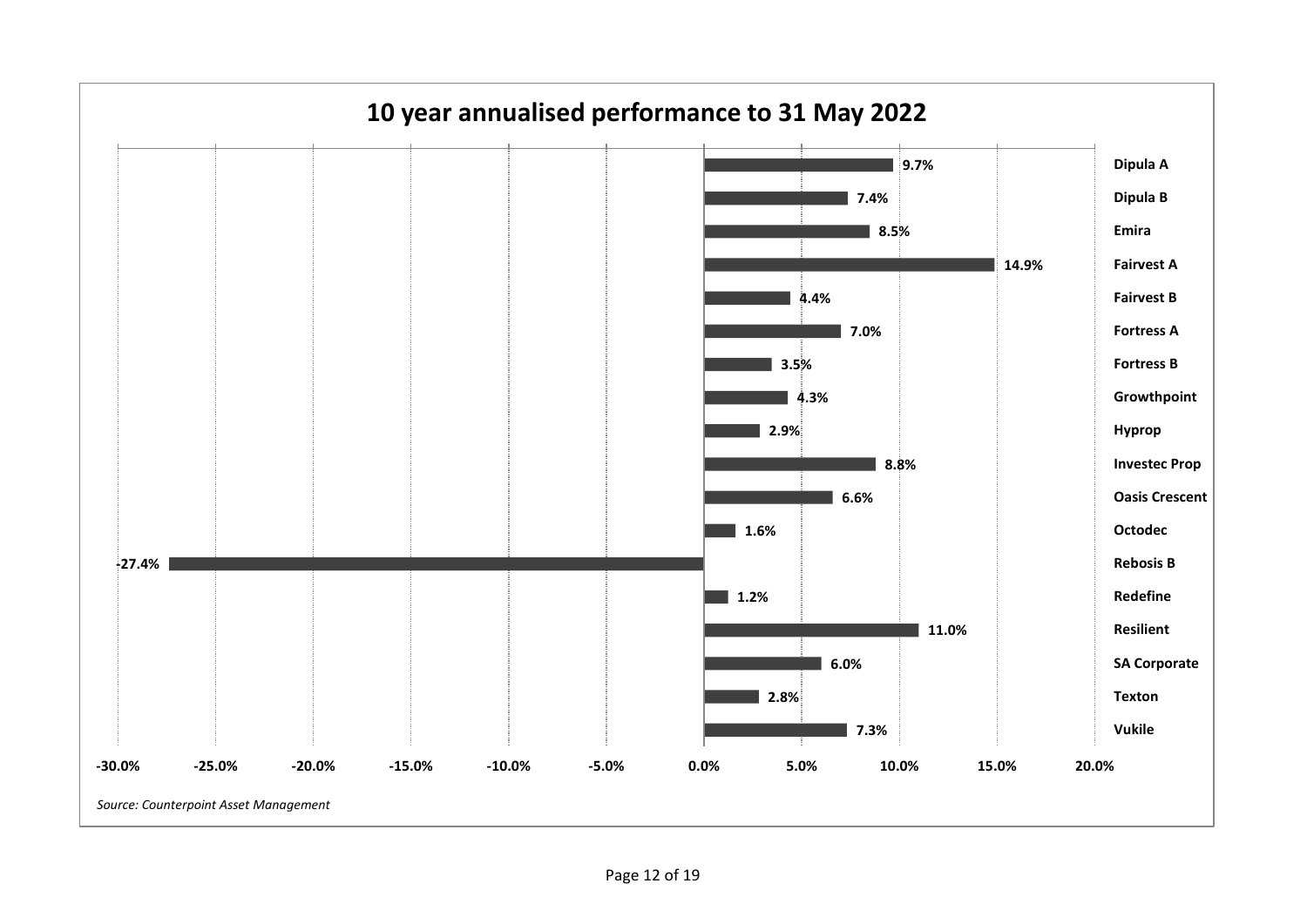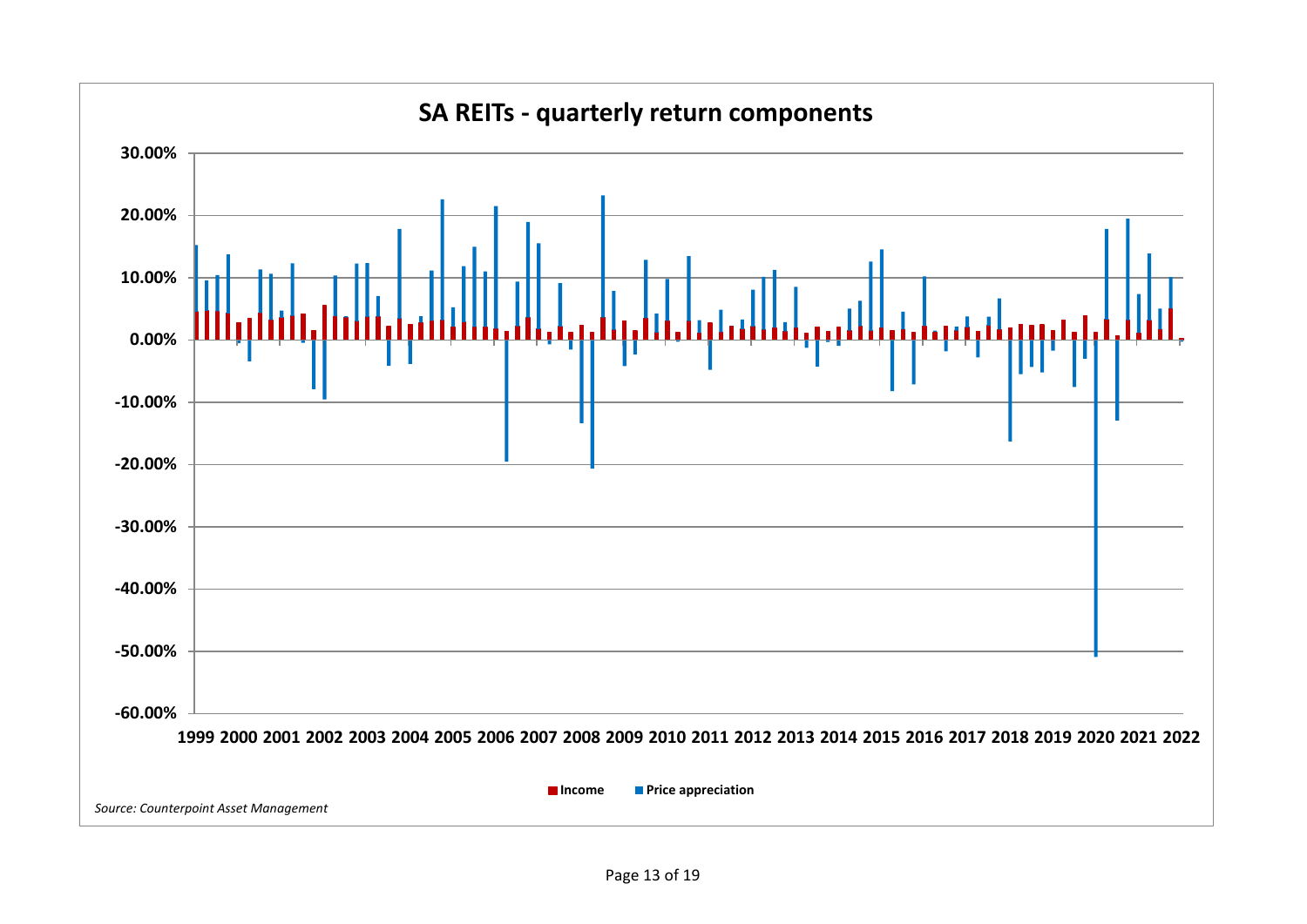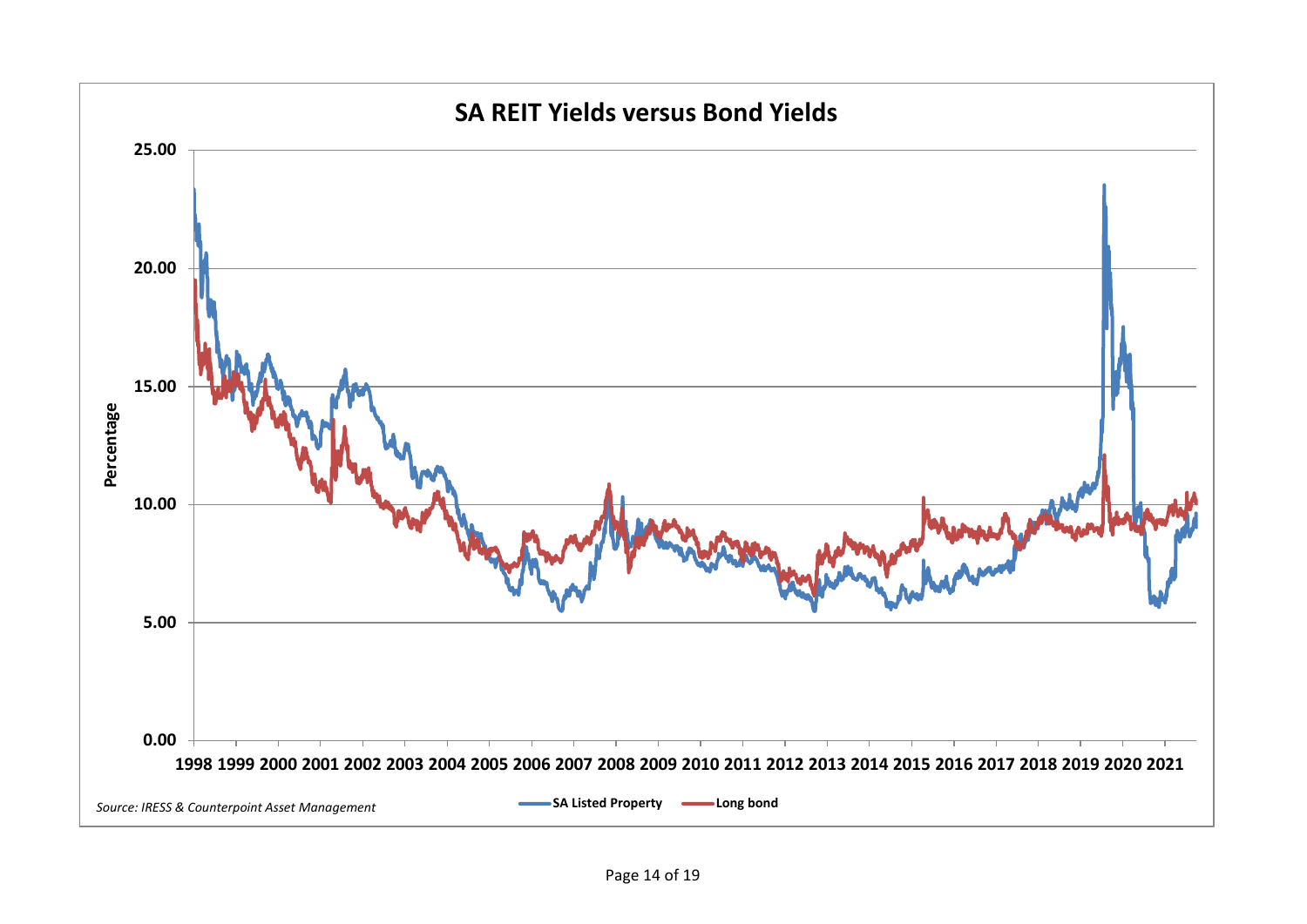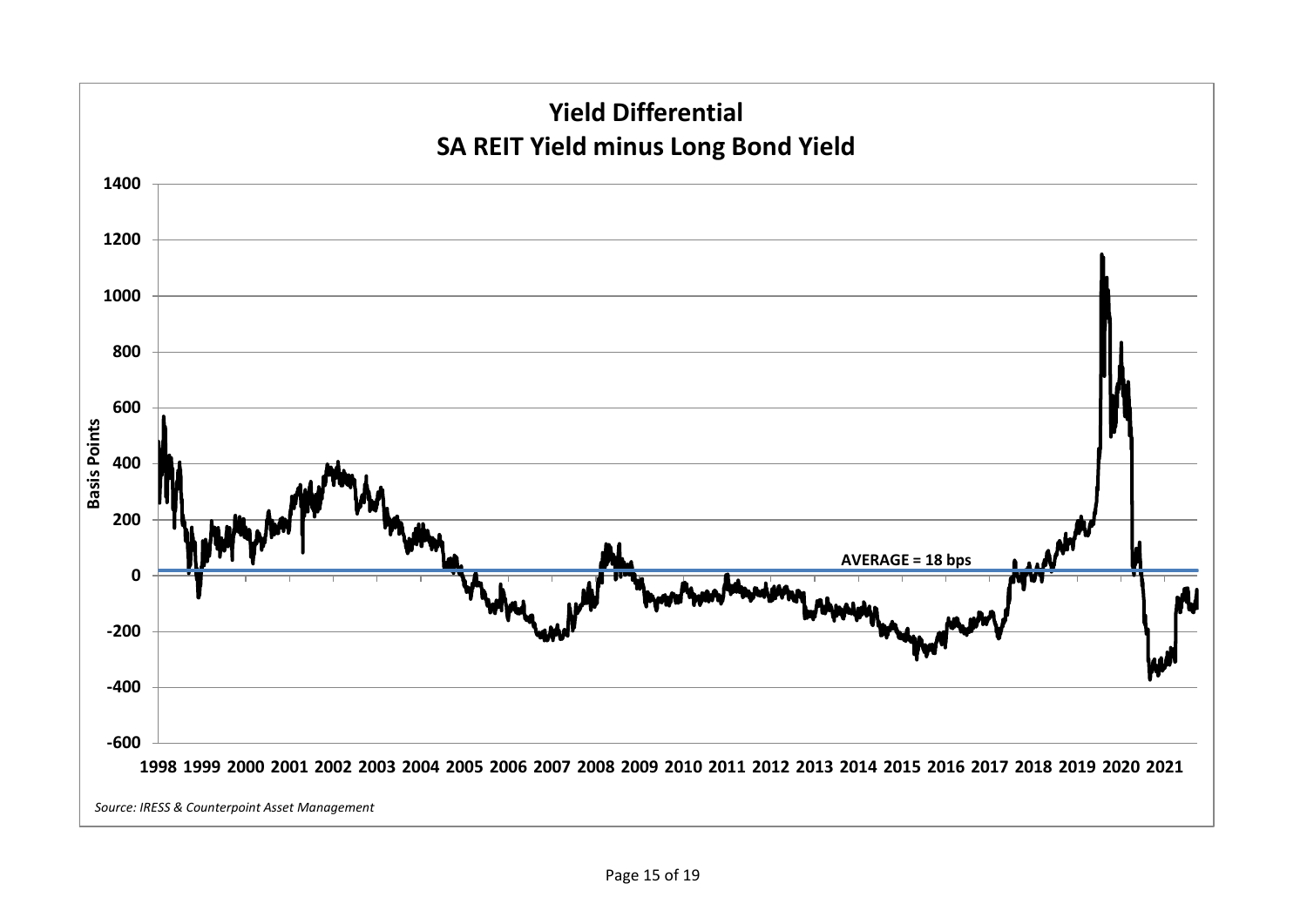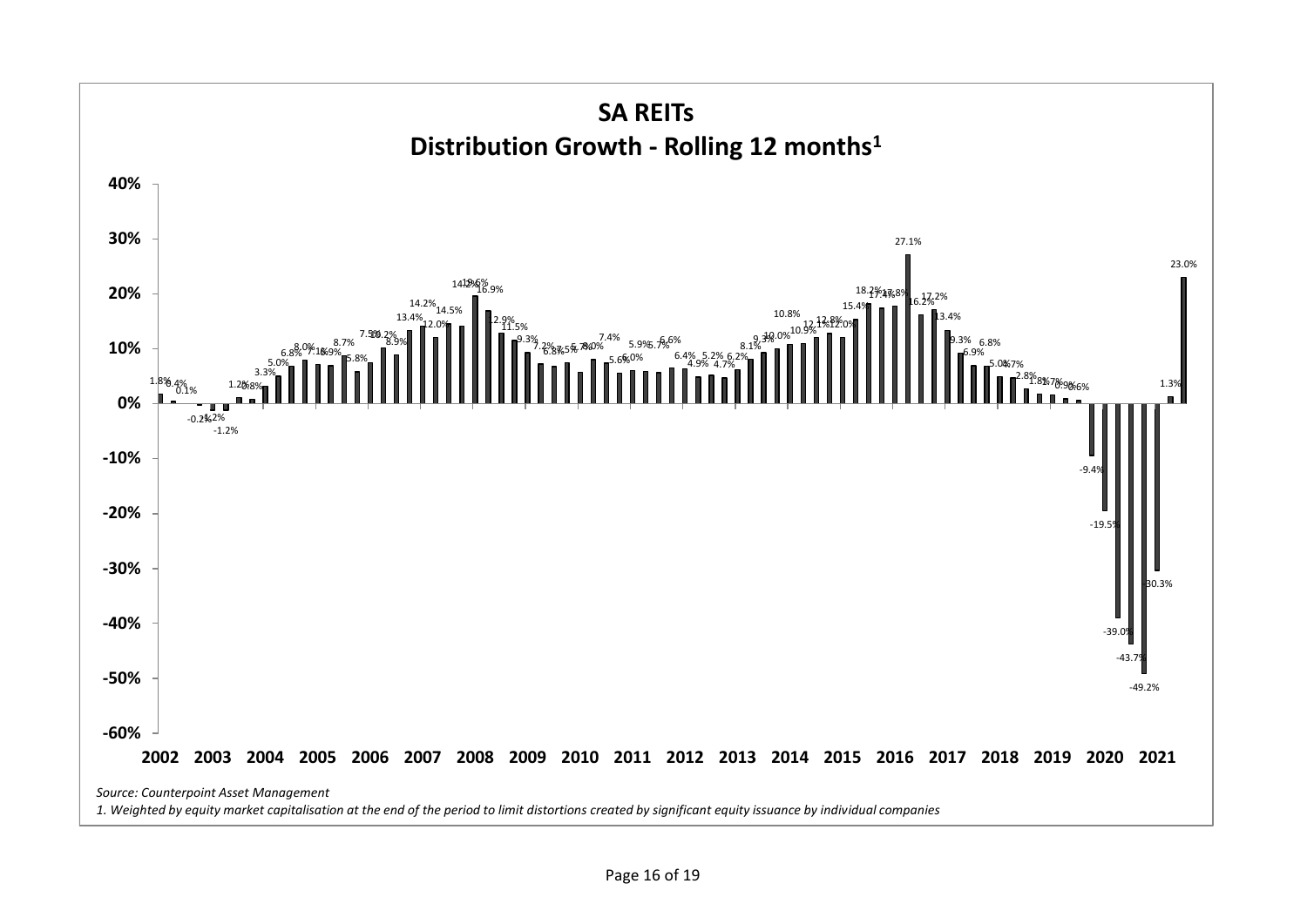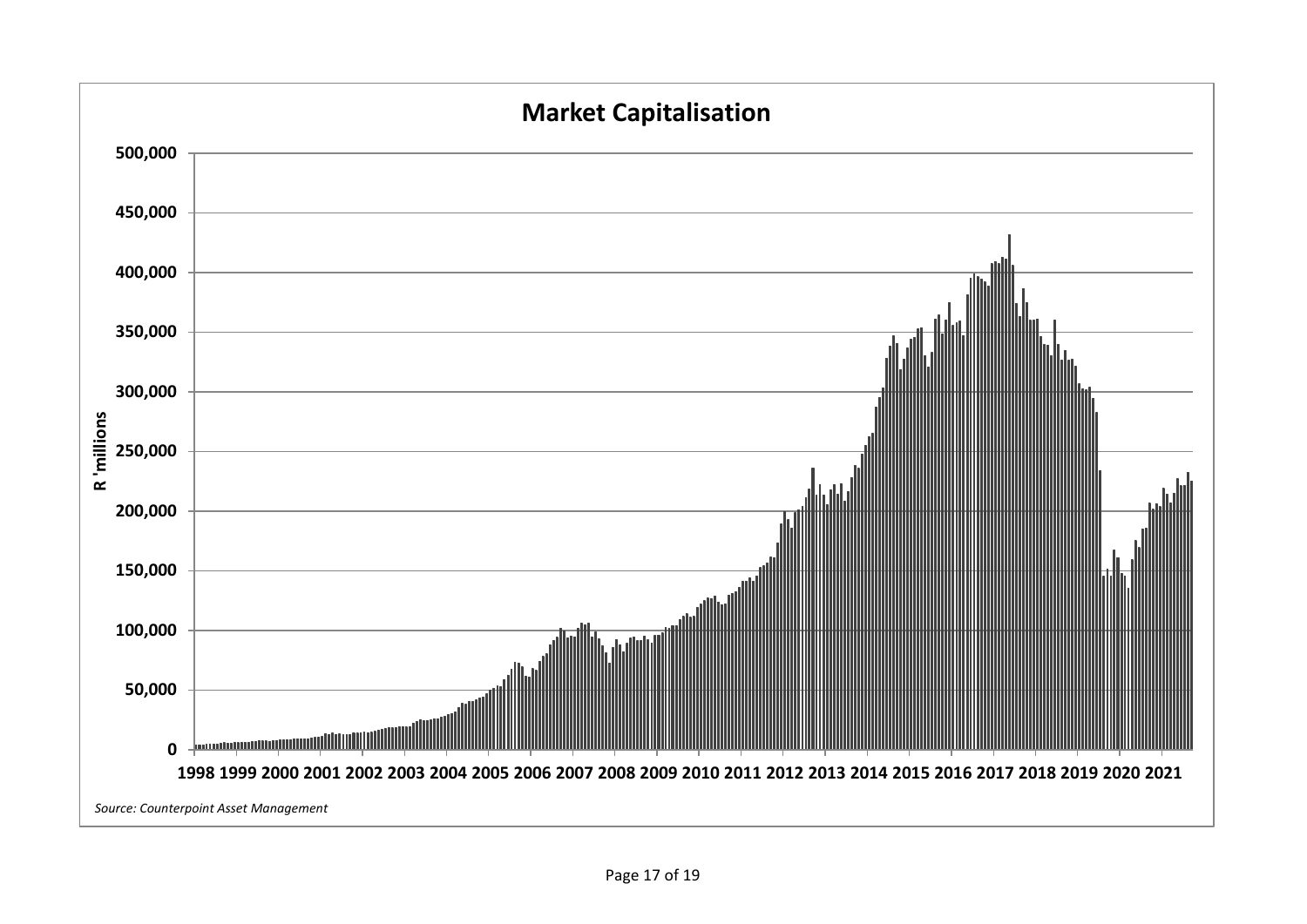